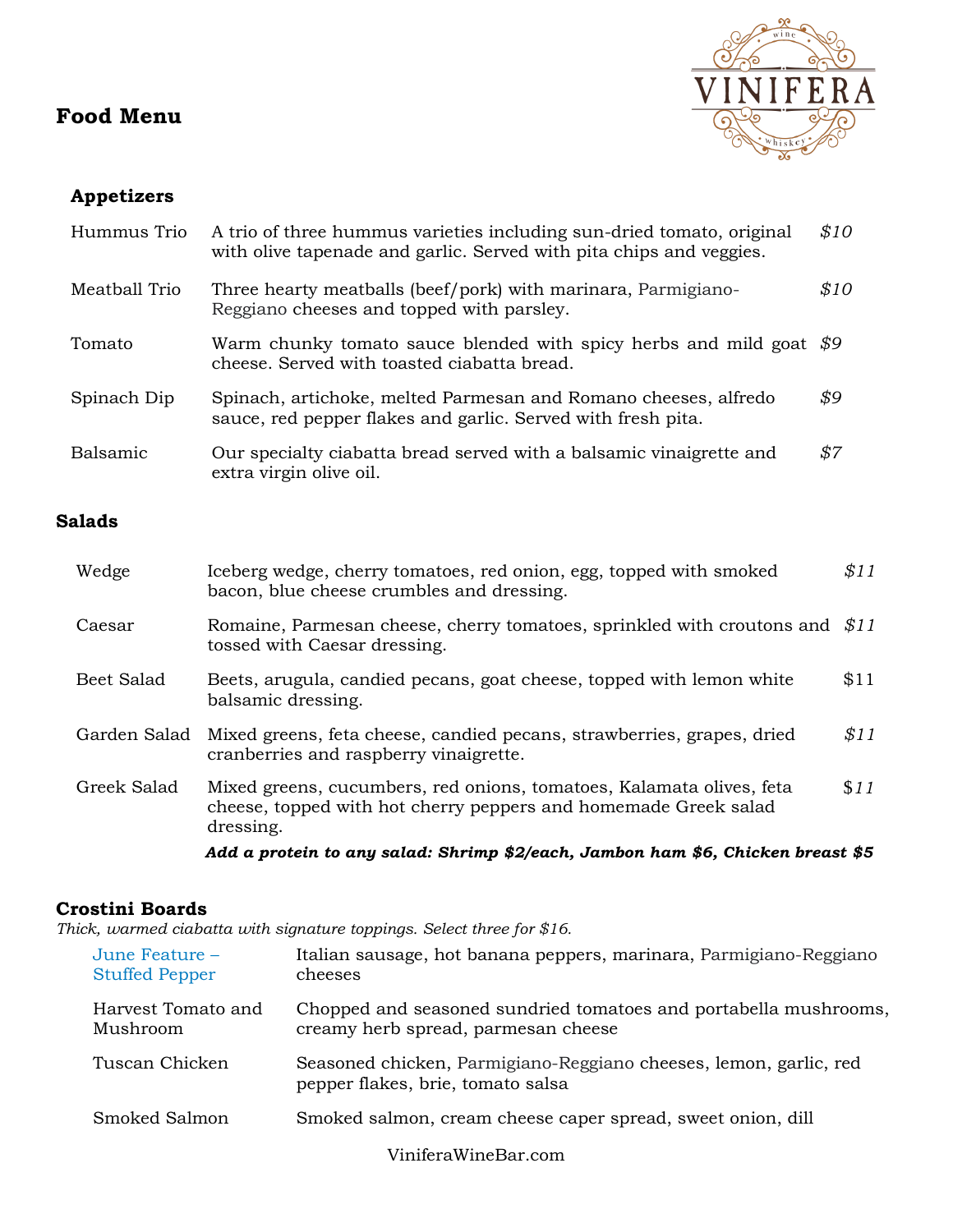| Peach and Prosciutto          | Prosciutto, peaches, ricotta, honey                                                        |
|-------------------------------|--------------------------------------------------------------------------------------------|
| Cheesy Shrimp                 | Maryland-spiced shrimp, garlic basil mayo, cheddar cheese                                  |
| Brie and Fig.                 | Brie, fig preserve, apples                                                                 |
| Sweet 'n Spicy Goat<br>Cheese | Red jalapeño, cider, goat cheese, sweet cream                                              |
| Ricotta Brussels              | Shaved Brussel sprouts, herb ricotta, golden raisins, pine nuts, shallots,<br>lemon, Dijon |
| Roast Beef                    | Roast beef, horseradish sauce, Havarti cheese, hot cherry pepper rings                     |
| Tomato Basil                  | Tomato salsa, basil, balsamic drizzle                                                      |
| Avocado                       | Tomato and avocado salsa with balsamic drizzle                                             |
| Spinach and<br>Artichoke      | Spinach, artichoke, shaved Parmesan cheese, tomato salsa                                   |

#### **Presses**

*Uniquely designed blended fillings, hot-pressed with homemade bread and served with side salad, fruit bowl or chips.*

| Sicilian          | Fresh Mozzarella, marinara, Italian spices, peppered<br>salami                             | \$11 |
|-------------------|--------------------------------------------------------------------------------------------|------|
| Triple Cheese     | Double Gloucester, Gouda, fresh Mozzarella, Dijon                                          | \$11 |
| Gouda Mushroom    | Portabella, Gouda cheese, parsley and arugula greens                                       | \$11 |
| Cheesy Roast Beef | Rare roast beef, horseradish aioli, cabbage slaw, sun-<br>dried tomatoes, Provolone cheese | \$13 |
| Turkey Pesto      | Turkey, roasted pepper, tomato, pesto mayo, cheddar<br>cheese                              | \$13 |
| Muffuletta        | Jambon ham, Mortadella, salami, Provolone cheese,<br>olive salad                           | \$13 |
| Saucy Pulled Pork | Smoked saucy pulled pork, white cheddar cheese,<br>coleslaw                                | \$13 |

### **Charcuterie Boards**

| Cheese and Fruit | Two chef-selected cheeses, strawberries, grapes and<br>pineapple, olives and mustard. Served with baguette.                                              | \$25 |
|------------------|----------------------------------------------------------------------------------------------------------------------------------------------------------|------|
| Cheese and Meat  | Port Salut and Double Gloucester cheeses, Jambon de<br>Paris Ham, Caslabrese Salami meats, chutney, olives,<br>mustard and grapes. Served with baguette. | \$30 |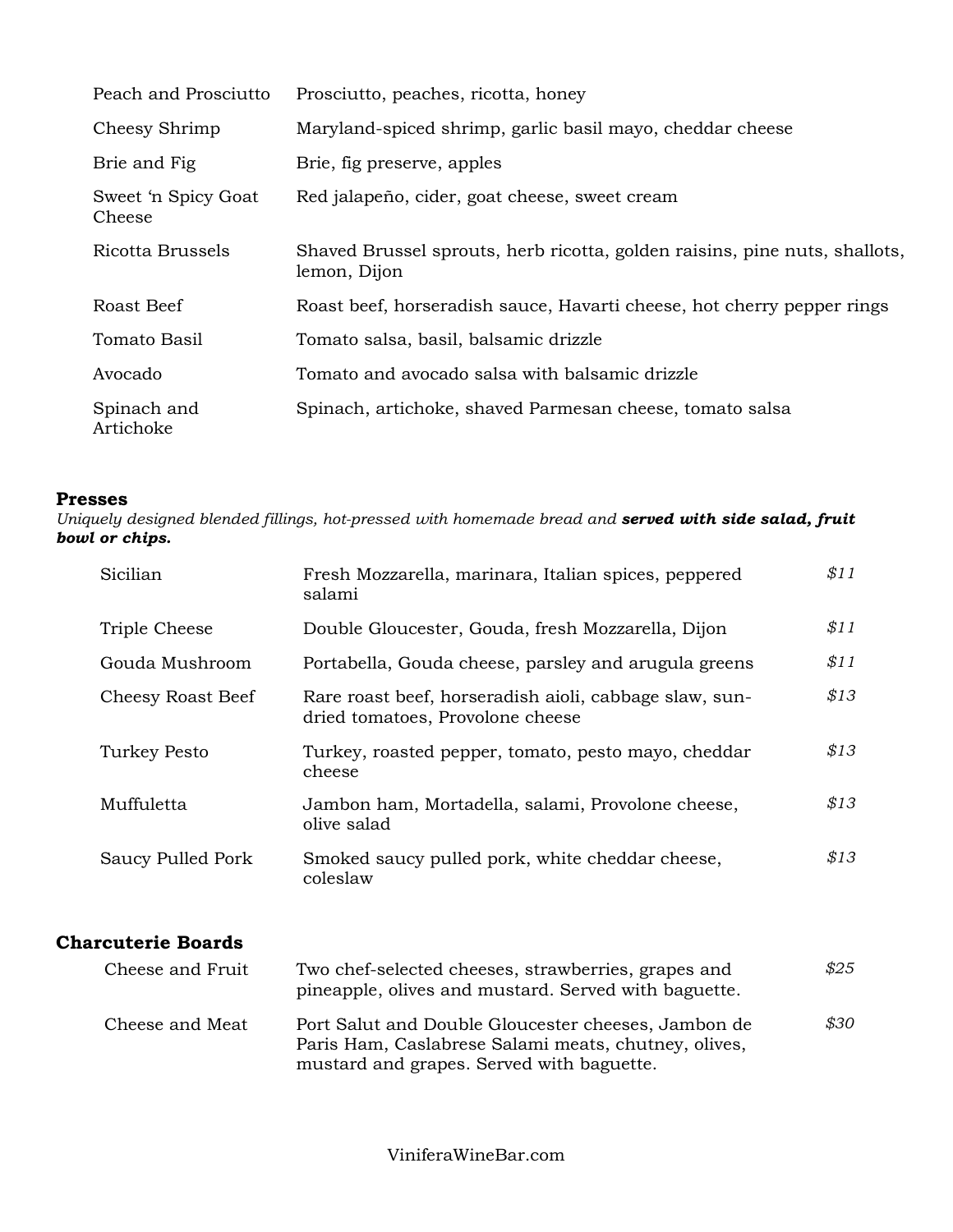| Chef's Selection | Danish Fontina, Blue Stilton, Three-year Cheddar, St.<br>Andre Triple Crème cheeses with Prosciutto di Parma and<br>Calabrese salami meats, candied pecans, olives, mustard<br>and grapes. Served with baguette.             | \$40 |
|------------------|------------------------------------------------------------------------------------------------------------------------------------------------------------------------------------------------------------------------------|------|
| Deluxe           | Blue Stilton, Parmigiano-Reggiano, Gorgonzola Dolce,<br>Ubriaco and Pinot Rose cheeses with Prosciutto di Parma,<br>Mortadella with Pistachios and Coppa meats, olives,<br>mustard and candied pecans. Served with baguette. | \$45 |

## **Charcuterie Boards A' La Carte**

*Each selection is 2 oz. Three or more selections include mustard, olives and baguette.*

| <b>Cheeses</b>      |     |                                  |     | <b>Meats</b>                       |        |
|---------------------|-----|----------------------------------|-----|------------------------------------|--------|
| Double Gloucester   |     | $$6.5$ Port Salut                | \$6 | Peppered Salami                    | \$6    |
| Parmigiano Reggiano |     | $$7.5$ St. Andre Triple<br>Creme |     | $$7.5$ Coppa                       | \$9    |
| <b>Blue Stilton</b> | \$7 | Ubriaco Pinot Rose               |     | $$8.5$ Mortadella w/<br>Pistachios | \$6    |
| Gorgonzola Dolce    | \$6 | Danish Fontina                   | \$6 | Jambon de Paris                    | \$6    |
| 3 Year Cheddar      | \$7 |                                  |     | Prosciutto di Parma                | \$10.5 |

### **Desserts**

| Berry Tart                | Lemon-berry mascarpone cream with lemon zest,<br>blueberries, raspberries and blackberries.                         | \$10 |
|---------------------------|---------------------------------------------------------------------------------------------------------------------|------|
| Vanilla Bean Crème Brûlée | French classic vanilla crème with candied topping.                                                                  | \$10 |
| Chocolate Bomb            | Coffee infused bittersweet chocolate mousse, shortbread \$9<br>cookie covered in ganache.                           |      |
| Trio Gourmet Ice Cream    | Chocolate, salted caramel and vanilla bean ice creams.                                                              | \$8  |
| Cheesecake                | Vanilla mascarpone with raspberry and blueberry, cream<br>cheese with vanilla bean paste with graham cracker crust. | \$8  |
| Duo Vegan Ice Cream       | Two scoops of chocolate peanut butter (gluten free,<br>organic, vegan).                                             | \$8  |